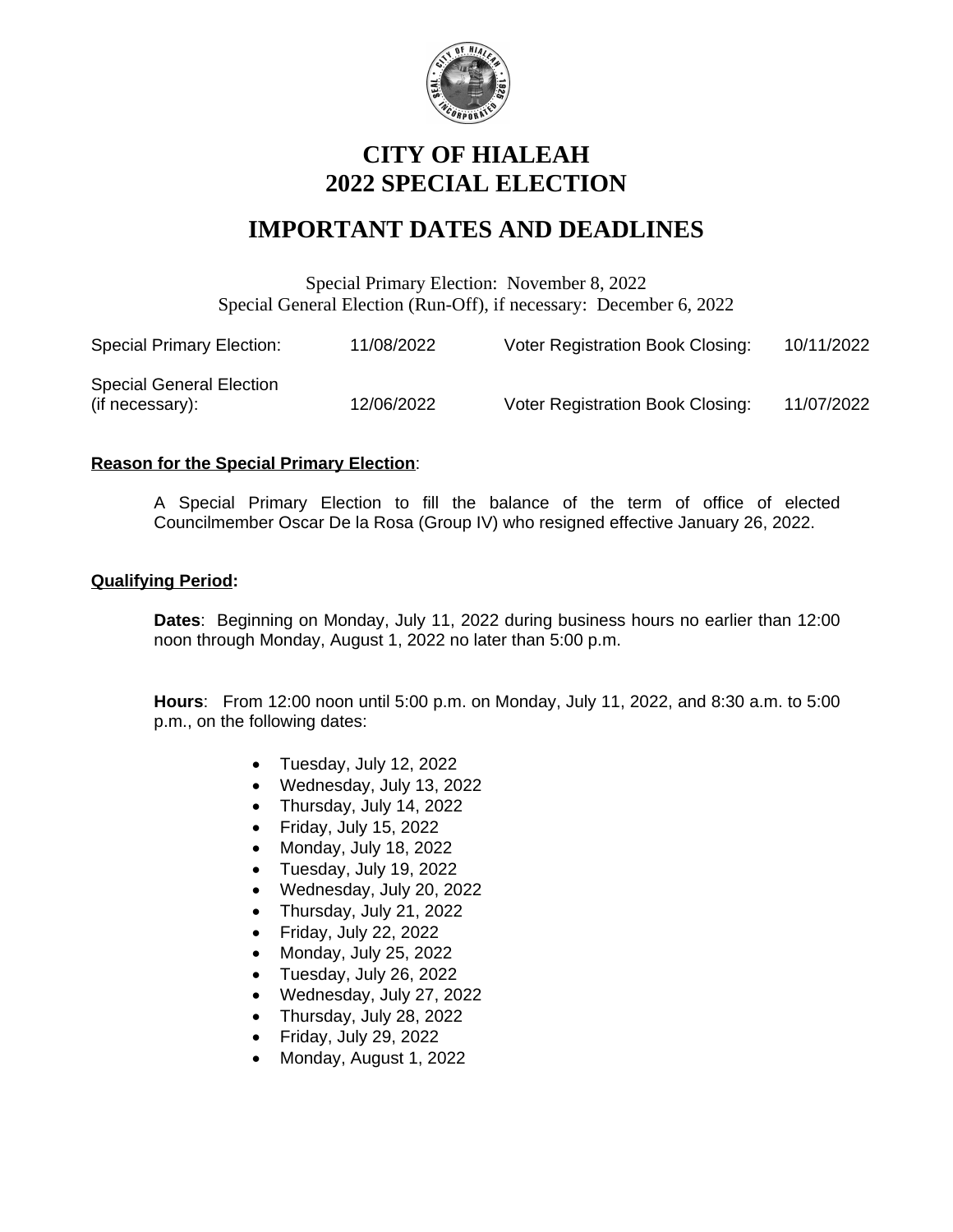**Location**: City of Hialeah City Hall Office of the City Clerk 501 Palm Avenue Third Floor Hialeah, FL 33010

**\*We request that all prospective candidates contact the Office of the City Clerk at (305) 883-5820, in advance, in order to schedule an appointment to file the qualifying papers. Although not required, an appointment will ensure that appropriate personnel is available to process the qualifying papers.**

| <b>DUE DATE</b>                             | <b>Campaign Treasurer's Report,</b><br>and if applicable<br><b>Paid Campaign Workers Participation</b><br>in Absentee Ballot Activities Report (MD-ED 26)                                                                                                         |  |                                                        |  |  |
|---------------------------------------------|-------------------------------------------------------------------------------------------------------------------------------------------------------------------------------------------------------------------------------------------------------------------|--|--------------------------------------------------------|--|--|
|                                             | <b>CODE/TYPE</b>                                                                                                                                                                                                                                                  |  | <b>REPORTING PERIOD</b><br><b>COVERED</b><br>(FROM/TO) |  |  |
| 06/10/2022                                  | 2022-M5 (monthly report)                                                                                                                                                                                                                                          |  | 05/01/2022 to 05/31/2022                               |  |  |
| 07/11/2020                                  | 2022-M6 (monthly report)                                                                                                                                                                                                                                          |  | 06/01/2022 to 06/30/2022                               |  |  |
| 08/10/2022                                  | 2022-M7 (monthly report)                                                                                                                                                                                                                                          |  | 07/01/2022 to 07/31/2022                               |  |  |
| 09/12/2022                                  | 2022-M8 (monthly report)                                                                                                                                                                                                                                          |  | 08/01/2022 to 08/31/2022                               |  |  |
| 10/14/2022                                  | 2022-G1 (25 days prior to Special Primary Election)                                                                                                                                                                                                               |  | 09/01/2022 to 10/07/2022                               |  |  |
| 10/10/2022<br><b>COLUMBUS</b><br><b>DAY</b> | Last day to designate poll watcher(s) for Early Voting for the Special Primary<br>Election. Due before noon to the City Clerk. Candidates may have one watcher<br>in each early voting area at any time. Must utilize DS-DE 125 for poll watcher<br>designations. |  |                                                        |  |  |
| 10/25/2022                                  | Last day to designate poll watcher(s) for Election Day for the Special Primary<br>Election. Due before noon to the City Clerk. Candidates may have one watcher<br>in each early voting area at any time. Must utilize DS-DE 125 for poll watcher<br>designations. |  |                                                        |  |  |
| 10/28/2022                                  | 2022-G2 (11 days prior to Special<br><b>Primary Election)</b>                                                                                                                                                                                                     |  | 10/08/2022 to 10/21/2022                               |  |  |
| 10/30/2022                                  | TR - 90 Days Termination Report After<br>Qualifying.<br>For candidates who are unopposed or<br>do not qualify, following the last day of<br>qualifying for office. (See Florida<br>Statutes § 106.07(1)(c))                                                       |  | 07/01/2022 to 10/30/2022                               |  |  |
| 11/03/2022                                  | Last day to accept contributions prior to the Special Primary Election - midnight<br>of the fifth day prior to an election. (See Florida Statutes § 106.08(3)(a))                                                                                                 |  |                                                        |  |  |
| 11/04/2022                                  | 2022-G3 (4 days prior to Special Primary Election)<br>10/22/2022 to 11/03/2022                                                                                                                                                                                    |  |                                                        |  |  |
| 11/22/2022                                  | Last day to designate poll watcher(s) for Election Day - Special General Election                                                                                                                                                                                 |  |                                                        |  |  |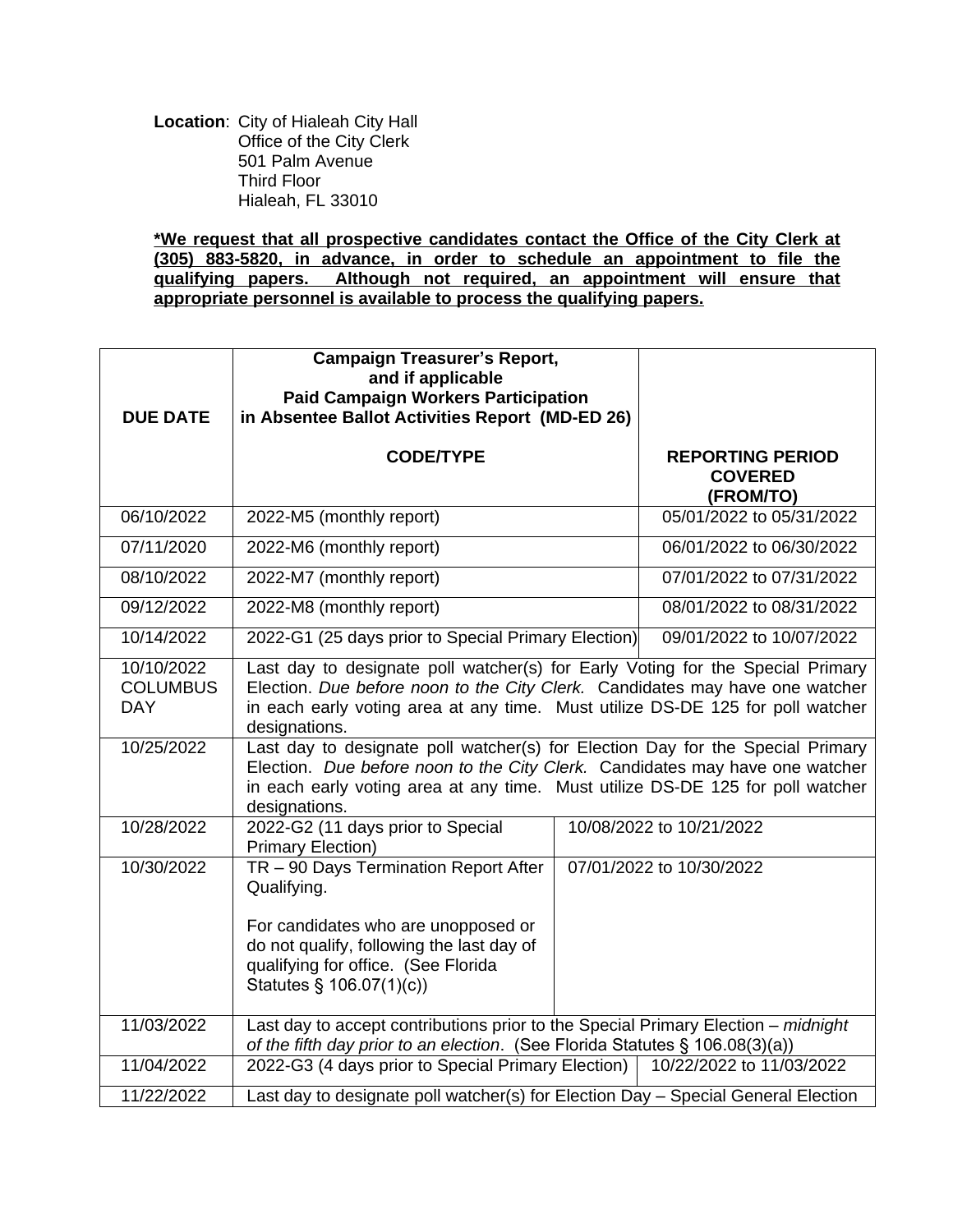|            | (if necessary). Due before noon to the City Clerk. Candidates may have one<br>watcher in each early voting area at any time. Must utilize the DS-DE 125 form<br>for poll watcher designations. |                          |  |  |
|------------|------------------------------------------------------------------------------------------------------------------------------------------------------------------------------------------------|--------------------------|--|--|
| 11/08/2022 | <b>Special Primary Election</b>                                                                                                                                                                |                          |  |  |
| 11/25/2022 | 2021-R1 (11 days prior to the Special General<br>Election)                                                                                                                                     | 11/04/2022 to 11/18/2022 |  |  |
| 12/01/2022 | Last day to accept contributions prior to the Special General Election – midnight<br>of the fifth day prior to an election. (See Florida Statutes § 106.08(3)(a))                              |                          |  |  |
| 12/02/2022 | 2021-R2 (4 days prior to the Special General<br>Election)                                                                                                                                      | 11/19/2022 to 12/01/2022 |  |  |
| 12/06/2022 | Special General Election (if necessary)                                                                                                                                                        |                          |  |  |
| 02/06/2022 | TR - 90 Days After Special Primary Election.                                                                                                                                                   | 11/04/2022 to 02/06/2023 |  |  |
|            | For candidates elected or eliminated on the Special                                                                                                                                            |                          |  |  |
|            | Primary Election. (See Florida Statutes § 106.141<br>(1))                                                                                                                                      |                          |  |  |
| 03/06/2023 | TR - 90 Days After Special General Election.                                                                                                                                                   | 12/02/2022 to 03/06/2023 |  |  |
|            | For candidates elected or eliminated on the Special                                                                                                                                            |                          |  |  |
|            | General Election. (See Florida Statutes § 106.141<br>(1))                                                                                                                                      |                          |  |  |

## \*Denotes a change

Updated on June 15, 2022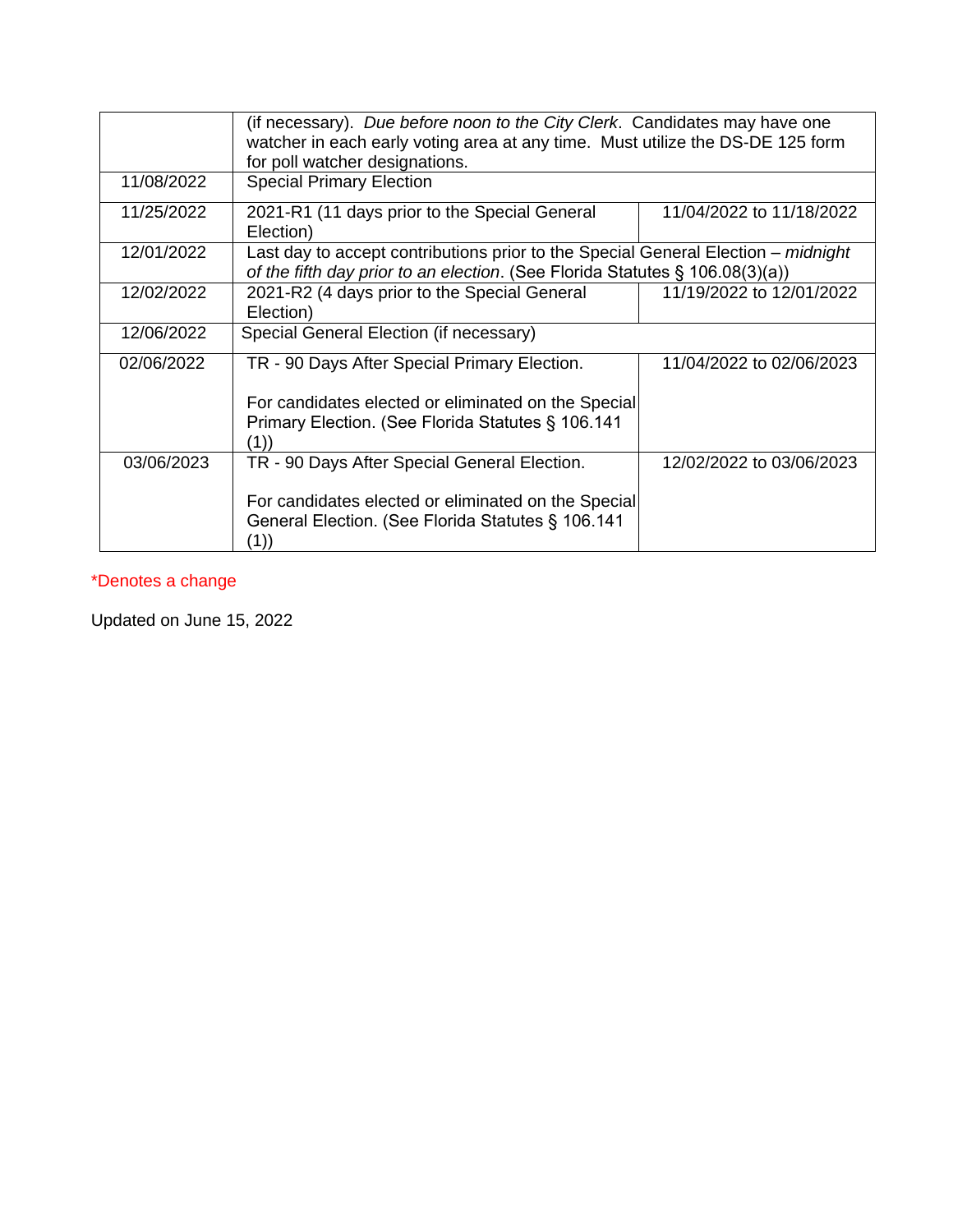# **Important Information about Filing Campaign Treasurer's Reports**

### **CANDIDATES MUST ALSO REFER TO THE 2019 CANDIDATE AND CAMPAIGN TREASURER HANDBOOK AND FLORIDA STATUTES CHAPTER 106 FOR ADDITIONAL CAMPAIGN FINANCE GUIDELINES**

Florida Statutes § 106.07 and § 106.141

## **Filing Campaign Treasurer's Reports**

Candidates shall file all campaign treasurer's reports with the City Clerk. Candidates must report all contributions and expenditures on required campaign finance reporting forms. The City Clerk shall provide each candidate and campaign treasurer with the appropriate reporting forms.

Campaign treasurer's reports must be filed no later than 5:00 p.m., Eastern Standard Time, on or by the report's designated due date. A United States postmark bearing the due date or an earlier date is acceptable. Campaign treasurer's reports must be filed at designated intervals *(see the reporting calendar)*. Depending upon when a candidate files his/her "Form DS-DE 9 – *Appointment of Campaign Treasurer and Designation of* Campaign Depository" with the City Clerk, reports will be filed monthly, then on the 25<sup>th</sup>, 11<sup>th</sup> and 4<sup>th</sup> days preceding the City of Hialeah Special Primary Election. The candidate and campaign treasurer or deputy treasurer shall collectively certify the accuracy and truthfulness of each report filed with the City Clerk.

#### **Waiver of Campaign Treasurer's Report**